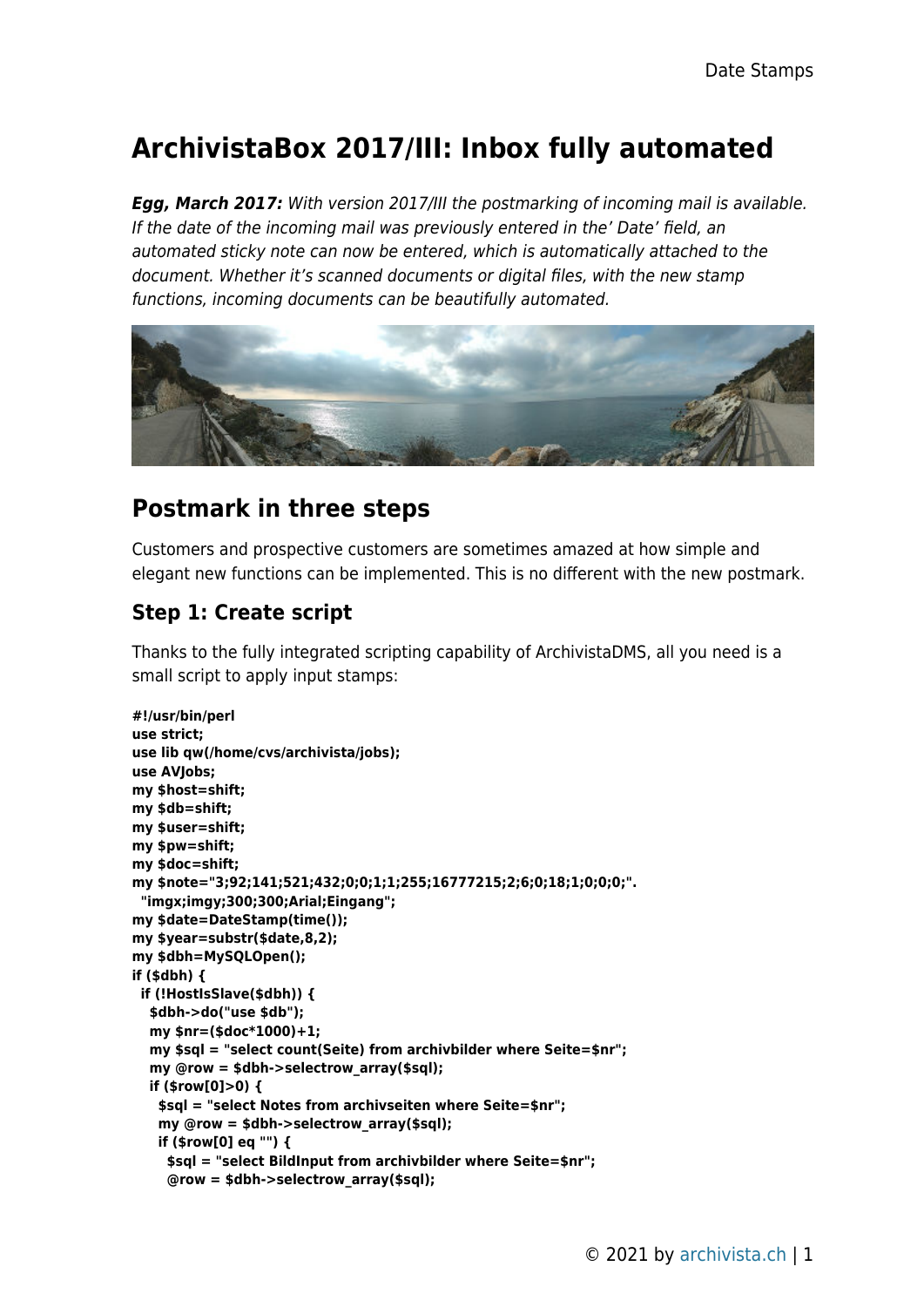```
 if (length($row[0])>0) {
      my $imgo = ExactImage::newImage();
       ExactImage::decodeImage($imgo,$row[0]);
       my $width = ExactImage::imageWidth($imgo);
       my $height = ExactImage::imageHeight($imgo);
       if ($width>0 && $height>0) {
        $note =~ s/imgx/$width/g;
        $note =~ s/imgy/$height/g;
        $sql = "show tables like 'stamp$year'";
        @row = $dbh->selectrow_array($sql);
        if ($row[0] eq "") {
         $sql = "create table stamp$year ".
          "(id int(11) primary key auto_increment,Laufnummer int(11))";
         $dbh->do($sql);
        }
        $sql = "insert into stamp$year set Laufnummer=$doc";
        $dbh->do($sql);
        $sql = "select id from stamp$year where Laufnummer=$doc";
        @row = $dbh->selectrow_array($sql);
        my $count = $row[0];
        if ($count>0 && $count<=9999) {
         my $countnew = ($year*10000)+$count;
         my $note1 = $note." ".DateStamp(time())." ".$countnew;
         my $seite = ($doc*1000)+1;
         $sql = "update archivseiten set Notes='$note1' where ".
          "Seite=$seite";
         $dbh->do($sql);
         $sql = "update archiv set intRechnungNr='$countnew',".
          "DokTyp='Eingangsrechnung' where Laufnummer=$doc";
         $dbh->do($sql);
} } } } } } }
```
#### **Step 2: Capture Script in WebAdmin**

Now we add this script in WebAdmin under' Administer jobs' and the following screen: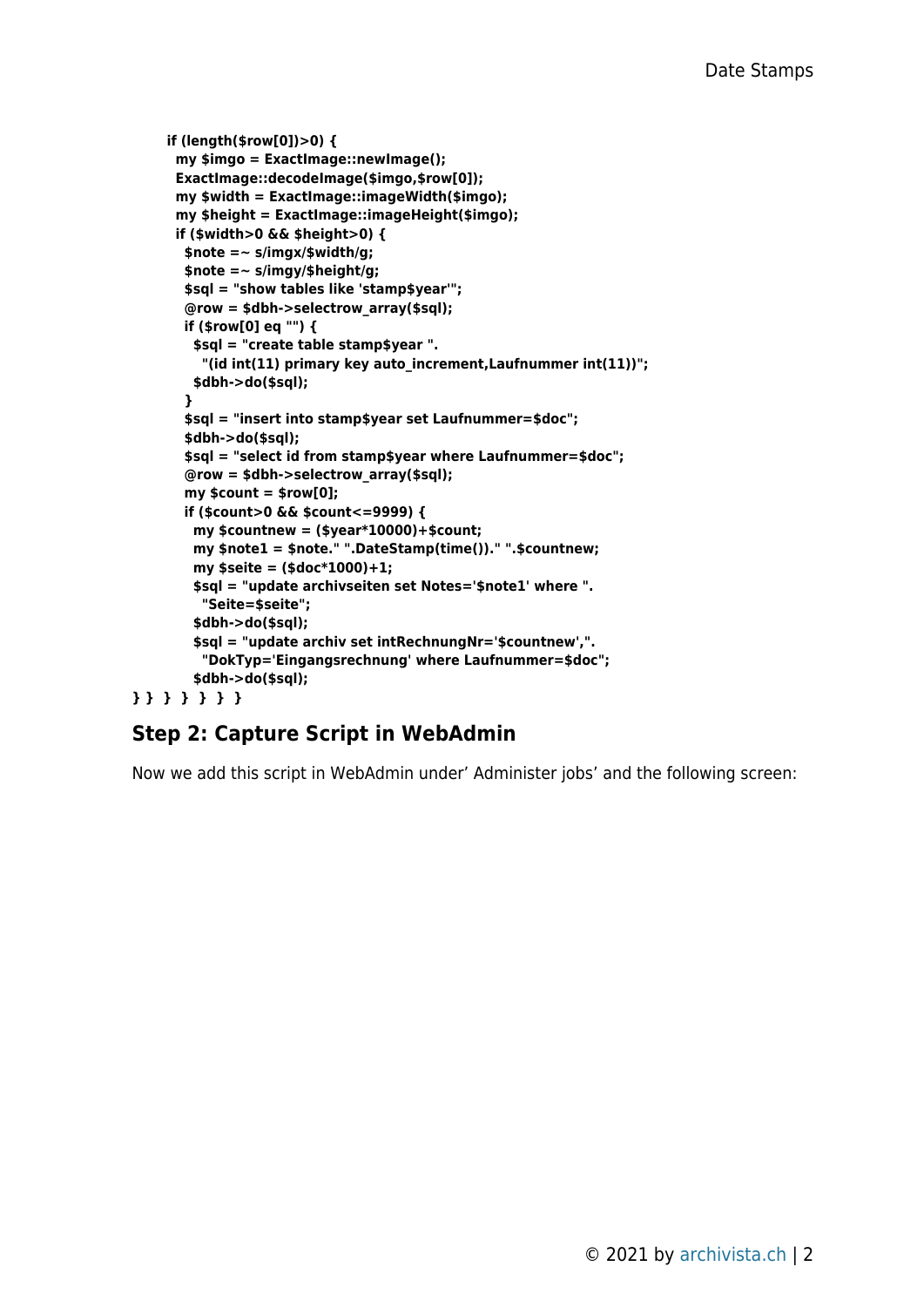| Name             | Postmark                                                                                                                                                                                                                                                                                                                                                                                                                                                                                                                                                                                                                                                 |
|------------------|----------------------------------------------------------------------------------------------------------------------------------------------------------------------------------------------------------------------------------------------------------------------------------------------------------------------------------------------------------------------------------------------------------------------------------------------------------------------------------------------------------------------------------------------------------------------------------------------------------------------------------------------------------|
| Script name      | /home/data/archivista/cust/autofields/stamp.pl                                                                                                                                                                                                                                                                                                                                                                                                                                                                                                                                                                                                           |
| Archivista boxes | localhost                                                                                                                                                                                                                                                                                                                                                                                                                                                                                                                                                                                                                                                |
| Code             | #!/usr/bin/perl<br>use strict:<br>use lib qw(/home/cvs/archivista/jobs);<br>use AVJobs:<br>my \$host=shift;<br>my \$db=shift;<br>my \$user=shift;<br>my \$pw=shift;<br>my \$doc=shift:<br>my \$note="3,92,141,521,432,0,0,1,1,255,16777215,2,6,0,<br>18:1:0:0:0:".<br>"imgx;imgy;300;300;Arial;Eingang";<br>my \$date=DateStamp(time());<br>my \$year=substr(\$date,8,2);<br>my \$dbh=MySQLOpen();<br>if $(Sdbh)$ {<br>if (!HostIsSlave(\$dbh)) { $$dbh > do("use $db").$ my<br>$$nr=($doc*1000)+1;$<br>my \$sql = "select count(Seite) from archivbilder where<br>Seite=\$nr"; my @row = \$dbh->selectrow array(\$sql);<br>$1$ (Grown) if $\frac{4}{3}$ |
| Update activated | $\blacktriangleright$                                                                                                                                                                                                                                                                                                                                                                                                                                                                                                                                                                                                                                    |
| Actualized boxes | localhost                                                                                                                                                                                                                                                                                                                                                                                                                                                                                                                                                                                                                                                |
| User for updates | root                                                                                                                                                                                                                                                                                                                                                                                                                                                                                                                                                                                                                                                     |
| Password         |                                                                                                                                                                                                                                                                                                                                                                                                                                                                                                                                                                                                                                                          |
|                  | Back<br>Save                                                                                                                                                                                                                                                                                                                                                                                                                                                                                                                                                                                                                                             |

#### Administrate jobs @ archivista

Note that scripts can only be stored after' /home/data/archivista/cust/autofields'. In addition, a valid username and password must be specified so that the script can be copied to the desired folder. The option' Update activated' as well as a valid user name and the corresponding password must also be entered in the same way as above.

Now you have to enter the script in WebAdmin under' Scan' in the desired scan definitions under' Default fields', this time of course without the path (concretely only' stamp. pl').

### **Step 3: Process files**

As soon as a file or scanned pages with the desired scan definition are processed, the script is automatically executed in the background every time.

As a result, the desired stamp is applied to the document: